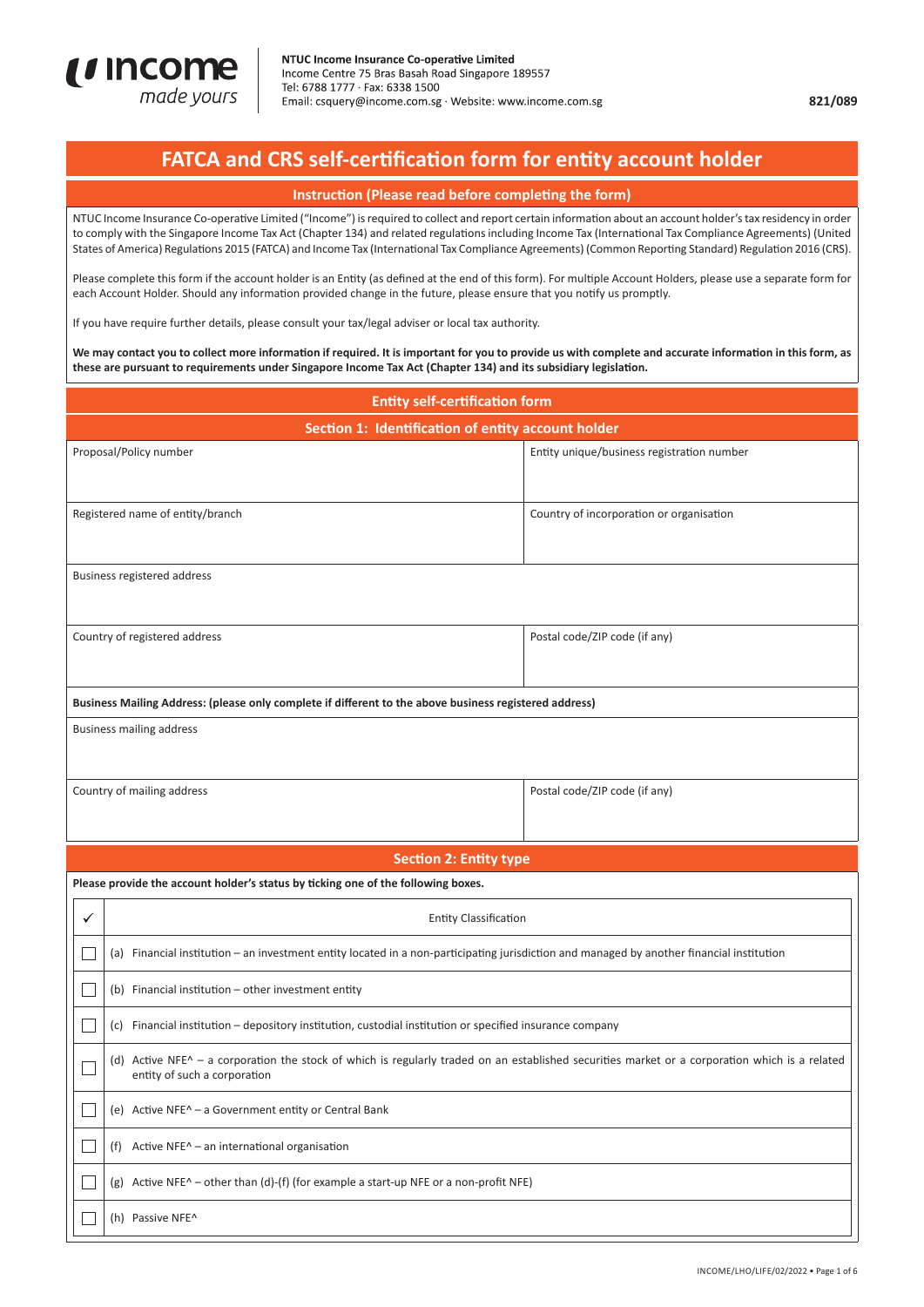| <b>Additional Requirements:</b><br>(1) If you have ticked (a) or (b) or (c) above, please provide, if held, the Account Holder's Global Intermediary Identification Number ("GIIN") obtained for<br>FATCA purposes.<br>(2) If you have ticked (d), please provide the name of the established securities market on which the corporation is regularly traded:<br>If you are a Related Entity of a regularly traded corporation, please provide the name of the regularly traded corporation that the Entity in (d) is a Related<br>Entity of:<br>(3) If you have ticked (a) or (h) above, please:<br>Indicate the name of any controlling person(s)^ of the account holder:<br>А.<br>Name of controlling person(s)<br>No<br>^ Refer to "Defined Terms" at the end of this form or the Organisation For Economic Cooperation and Development (OECD) website (http://www.oecd.<br>org) for further details.<br>Complete "FATCA and CRS self-certification form for Controlling Person" for each Controlling Person.<br>В.<br>Section 3: Country/Jurisdiction of residence for tax Purposes and related Taxpayer Identification Number or functional<br>equivalent ("TIN")^<br>To be completed for ALL types of entity: Please complete the following table indicating:<br>(i) Where the entity is a tax resident; and<br>(ii) The entity's TIN for each country/jurisdiction indicated.<br>If the entity is not a tax resident in any country/jurisdiction (for example, because it is fiscally transparent), please provide its place of effective management<br>or jurisdiction in which its principal office is located in the table below.<br>If the account holder is tax resident in more than five countries/jurisdictions, please use a separate sheet.<br>If reason B has been selected, please<br>Country(ies)/Jurisdiction(s)<br><b>TIN</b><br>If TIN is not available, please select on the<br>No<br>of tax residence <sup>^</sup><br>reason code (Refer to Table 1 below)<br>indicate why TIN is not available<br>$A \Box / B \Box / C \Box$<br>$\mathbf{1}$<br>$A \Box / B \Box / C \Box$<br>2<br>$A \Box / B \Box / C \Box$<br>3<br>$A \Box / B \Box / C \Box$<br>4<br>$A \Box / B \Box / C \Box$<br>5<br>If you are a United States (U.S.) citizen or U.S. tax resident, please complete and submit the Form W-8 or W-9.<br>Table 1<br>Reason code<br>Description<br>The country/jurisdiction where the account holder is resident does not issue TINs to its residents.<br>Α<br>The account holder is otherwise unable to obtain a TIN or equivalent number. (Please explain why you are unable to obtain a TIN<br>В<br>if you have selected this reason)<br>No TIN is required. (Note: Only select this reason if the domestic law of the relevant jurisdiction does not require the collection of<br>C<br>the TIN issued by such jurisdiction)<br>A Refer to "Defined Terms" at the end of this form or the Organisation For Economic Cooperation and Development (OECD) website (http://www.oecd.org)<br>for further details. |  | <b>Section 2: Entity type (continued)</b> |  |  |  |  |
|-------------------------------------------------------------------------------------------------------------------------------------------------------------------------------------------------------------------------------------------------------------------------------------------------------------------------------------------------------------------------------------------------------------------------------------------------------------------------------------------------------------------------------------------------------------------------------------------------------------------------------------------------------------------------------------------------------------------------------------------------------------------------------------------------------------------------------------------------------------------------------------------------------------------------------------------------------------------------------------------------------------------------------------------------------------------------------------------------------------------------------------------------------------------------------------------------------------------------------------------------------------------------------------------------------------------------------------------------------------------------------------------------------------------------------------------------------------------------------------------------------------------------------------------------------------------------------------------------------------------------------------------------------------------------------------------------------------------------------------------------------------------------------------------------------------------------------------------------------------------------------------------------------------------------------------------------------------------------------------------------------------------------------------------------------------------------------------------------------------------------------------------------------------------------------------------------------------------------------------------------------------------------------------------------------------------------------------------------------------------------------------------------------------------------------------------------------------------------------------------------------------------------------------------------------------------------------------------------------------------------------------------------------------------------------------------------------------------------------------------------------------------------------------------------------------------------------------------------------------------------------------------------------------------------------------------------------------------------------------------------------------------------------------------------|--|-------------------------------------------|--|--|--|--|
|                                                                                                                                                                                                                                                                                                                                                                                                                                                                                                                                                                                                                                                                                                                                                                                                                                                                                                                                                                                                                                                                                                                                                                                                                                                                                                                                                                                                                                                                                                                                                                                                                                                                                                                                                                                                                                                                                                                                                                                                                                                                                                                                                                                                                                                                                                                                                                                                                                                                                                                                                                                                                                                                                                                                                                                                                                                                                                                                                                                                                                                 |  |                                           |  |  |  |  |
|                                                                                                                                                                                                                                                                                                                                                                                                                                                                                                                                                                                                                                                                                                                                                                                                                                                                                                                                                                                                                                                                                                                                                                                                                                                                                                                                                                                                                                                                                                                                                                                                                                                                                                                                                                                                                                                                                                                                                                                                                                                                                                                                                                                                                                                                                                                                                                                                                                                                                                                                                                                                                                                                                                                                                                                                                                                                                                                                                                                                                                                 |  |                                           |  |  |  |  |
|                                                                                                                                                                                                                                                                                                                                                                                                                                                                                                                                                                                                                                                                                                                                                                                                                                                                                                                                                                                                                                                                                                                                                                                                                                                                                                                                                                                                                                                                                                                                                                                                                                                                                                                                                                                                                                                                                                                                                                                                                                                                                                                                                                                                                                                                                                                                                                                                                                                                                                                                                                                                                                                                                                                                                                                                                                                                                                                                                                                                                                                 |  |                                           |  |  |  |  |
|                                                                                                                                                                                                                                                                                                                                                                                                                                                                                                                                                                                                                                                                                                                                                                                                                                                                                                                                                                                                                                                                                                                                                                                                                                                                                                                                                                                                                                                                                                                                                                                                                                                                                                                                                                                                                                                                                                                                                                                                                                                                                                                                                                                                                                                                                                                                                                                                                                                                                                                                                                                                                                                                                                                                                                                                                                                                                                                                                                                                                                                 |  |                                           |  |  |  |  |
|                                                                                                                                                                                                                                                                                                                                                                                                                                                                                                                                                                                                                                                                                                                                                                                                                                                                                                                                                                                                                                                                                                                                                                                                                                                                                                                                                                                                                                                                                                                                                                                                                                                                                                                                                                                                                                                                                                                                                                                                                                                                                                                                                                                                                                                                                                                                                                                                                                                                                                                                                                                                                                                                                                                                                                                                                                                                                                                                                                                                                                                 |  |                                           |  |  |  |  |
|                                                                                                                                                                                                                                                                                                                                                                                                                                                                                                                                                                                                                                                                                                                                                                                                                                                                                                                                                                                                                                                                                                                                                                                                                                                                                                                                                                                                                                                                                                                                                                                                                                                                                                                                                                                                                                                                                                                                                                                                                                                                                                                                                                                                                                                                                                                                                                                                                                                                                                                                                                                                                                                                                                                                                                                                                                                                                                                                                                                                                                                 |  |                                           |  |  |  |  |
|                                                                                                                                                                                                                                                                                                                                                                                                                                                                                                                                                                                                                                                                                                                                                                                                                                                                                                                                                                                                                                                                                                                                                                                                                                                                                                                                                                                                                                                                                                                                                                                                                                                                                                                                                                                                                                                                                                                                                                                                                                                                                                                                                                                                                                                                                                                                                                                                                                                                                                                                                                                                                                                                                                                                                                                                                                                                                                                                                                                                                                                 |  |                                           |  |  |  |  |
|                                                                                                                                                                                                                                                                                                                                                                                                                                                                                                                                                                                                                                                                                                                                                                                                                                                                                                                                                                                                                                                                                                                                                                                                                                                                                                                                                                                                                                                                                                                                                                                                                                                                                                                                                                                                                                                                                                                                                                                                                                                                                                                                                                                                                                                                                                                                                                                                                                                                                                                                                                                                                                                                                                                                                                                                                                                                                                                                                                                                                                                 |  |                                           |  |  |  |  |
|                                                                                                                                                                                                                                                                                                                                                                                                                                                                                                                                                                                                                                                                                                                                                                                                                                                                                                                                                                                                                                                                                                                                                                                                                                                                                                                                                                                                                                                                                                                                                                                                                                                                                                                                                                                                                                                                                                                                                                                                                                                                                                                                                                                                                                                                                                                                                                                                                                                                                                                                                                                                                                                                                                                                                                                                                                                                                                                                                                                                                                                 |  |                                           |  |  |  |  |
|                                                                                                                                                                                                                                                                                                                                                                                                                                                                                                                                                                                                                                                                                                                                                                                                                                                                                                                                                                                                                                                                                                                                                                                                                                                                                                                                                                                                                                                                                                                                                                                                                                                                                                                                                                                                                                                                                                                                                                                                                                                                                                                                                                                                                                                                                                                                                                                                                                                                                                                                                                                                                                                                                                                                                                                                                                                                                                                                                                                                                                                 |  |                                           |  |  |  |  |
|                                                                                                                                                                                                                                                                                                                                                                                                                                                                                                                                                                                                                                                                                                                                                                                                                                                                                                                                                                                                                                                                                                                                                                                                                                                                                                                                                                                                                                                                                                                                                                                                                                                                                                                                                                                                                                                                                                                                                                                                                                                                                                                                                                                                                                                                                                                                                                                                                                                                                                                                                                                                                                                                                                                                                                                                                                                                                                                                                                                                                                                 |  |                                           |  |  |  |  |
|                                                                                                                                                                                                                                                                                                                                                                                                                                                                                                                                                                                                                                                                                                                                                                                                                                                                                                                                                                                                                                                                                                                                                                                                                                                                                                                                                                                                                                                                                                                                                                                                                                                                                                                                                                                                                                                                                                                                                                                                                                                                                                                                                                                                                                                                                                                                                                                                                                                                                                                                                                                                                                                                                                                                                                                                                                                                                                                                                                                                                                                 |  |                                           |  |  |  |  |
|                                                                                                                                                                                                                                                                                                                                                                                                                                                                                                                                                                                                                                                                                                                                                                                                                                                                                                                                                                                                                                                                                                                                                                                                                                                                                                                                                                                                                                                                                                                                                                                                                                                                                                                                                                                                                                                                                                                                                                                                                                                                                                                                                                                                                                                                                                                                                                                                                                                                                                                                                                                                                                                                                                                                                                                                                                                                                                                                                                                                                                                 |  |                                           |  |  |  |  |
|                                                                                                                                                                                                                                                                                                                                                                                                                                                                                                                                                                                                                                                                                                                                                                                                                                                                                                                                                                                                                                                                                                                                                                                                                                                                                                                                                                                                                                                                                                                                                                                                                                                                                                                                                                                                                                                                                                                                                                                                                                                                                                                                                                                                                                                                                                                                                                                                                                                                                                                                                                                                                                                                                                                                                                                                                                                                                                                                                                                                                                                 |  |                                           |  |  |  |  |
|                                                                                                                                                                                                                                                                                                                                                                                                                                                                                                                                                                                                                                                                                                                                                                                                                                                                                                                                                                                                                                                                                                                                                                                                                                                                                                                                                                                                                                                                                                                                                                                                                                                                                                                                                                                                                                                                                                                                                                                                                                                                                                                                                                                                                                                                                                                                                                                                                                                                                                                                                                                                                                                                                                                                                                                                                                                                                                                                                                                                                                                 |  |                                           |  |  |  |  |
|                                                                                                                                                                                                                                                                                                                                                                                                                                                                                                                                                                                                                                                                                                                                                                                                                                                                                                                                                                                                                                                                                                                                                                                                                                                                                                                                                                                                                                                                                                                                                                                                                                                                                                                                                                                                                                                                                                                                                                                                                                                                                                                                                                                                                                                                                                                                                                                                                                                                                                                                                                                                                                                                                                                                                                                                                                                                                                                                                                                                                                                 |  |                                           |  |  |  |  |
|                                                                                                                                                                                                                                                                                                                                                                                                                                                                                                                                                                                                                                                                                                                                                                                                                                                                                                                                                                                                                                                                                                                                                                                                                                                                                                                                                                                                                                                                                                                                                                                                                                                                                                                                                                                                                                                                                                                                                                                                                                                                                                                                                                                                                                                                                                                                                                                                                                                                                                                                                                                                                                                                                                                                                                                                                                                                                                                                                                                                                                                 |  |                                           |  |  |  |  |
|                                                                                                                                                                                                                                                                                                                                                                                                                                                                                                                                                                                                                                                                                                                                                                                                                                                                                                                                                                                                                                                                                                                                                                                                                                                                                                                                                                                                                                                                                                                                                                                                                                                                                                                                                                                                                                                                                                                                                                                                                                                                                                                                                                                                                                                                                                                                                                                                                                                                                                                                                                                                                                                                                                                                                                                                                                                                                                                                                                                                                                                 |  |                                           |  |  |  |  |
|                                                                                                                                                                                                                                                                                                                                                                                                                                                                                                                                                                                                                                                                                                                                                                                                                                                                                                                                                                                                                                                                                                                                                                                                                                                                                                                                                                                                                                                                                                                                                                                                                                                                                                                                                                                                                                                                                                                                                                                                                                                                                                                                                                                                                                                                                                                                                                                                                                                                                                                                                                                                                                                                                                                                                                                                                                                                                                                                                                                                                                                 |  |                                           |  |  |  |  |
|                                                                                                                                                                                                                                                                                                                                                                                                                                                                                                                                                                                                                                                                                                                                                                                                                                                                                                                                                                                                                                                                                                                                                                                                                                                                                                                                                                                                                                                                                                                                                                                                                                                                                                                                                                                                                                                                                                                                                                                                                                                                                                                                                                                                                                                                                                                                                                                                                                                                                                                                                                                                                                                                                                                                                                                                                                                                                                                                                                                                                                                 |  |                                           |  |  |  |  |
|                                                                                                                                                                                                                                                                                                                                                                                                                                                                                                                                                                                                                                                                                                                                                                                                                                                                                                                                                                                                                                                                                                                                                                                                                                                                                                                                                                                                                                                                                                                                                                                                                                                                                                                                                                                                                                                                                                                                                                                                                                                                                                                                                                                                                                                                                                                                                                                                                                                                                                                                                                                                                                                                                                                                                                                                                                                                                                                                                                                                                                                 |  |                                           |  |  |  |  |
|                                                                                                                                                                                                                                                                                                                                                                                                                                                                                                                                                                                                                                                                                                                                                                                                                                                                                                                                                                                                                                                                                                                                                                                                                                                                                                                                                                                                                                                                                                                                                                                                                                                                                                                                                                                                                                                                                                                                                                                                                                                                                                                                                                                                                                                                                                                                                                                                                                                                                                                                                                                                                                                                                                                                                                                                                                                                                                                                                                                                                                                 |  |                                           |  |  |  |  |
|                                                                                                                                                                                                                                                                                                                                                                                                                                                                                                                                                                                                                                                                                                                                                                                                                                                                                                                                                                                                                                                                                                                                                                                                                                                                                                                                                                                                                                                                                                                                                                                                                                                                                                                                                                                                                                                                                                                                                                                                                                                                                                                                                                                                                                                                                                                                                                                                                                                                                                                                                                                                                                                                                                                                                                                                                                                                                                                                                                                                                                                 |  |                                           |  |  |  |  |
|                                                                                                                                                                                                                                                                                                                                                                                                                                                                                                                                                                                                                                                                                                                                                                                                                                                                                                                                                                                                                                                                                                                                                                                                                                                                                                                                                                                                                                                                                                                                                                                                                                                                                                                                                                                                                                                                                                                                                                                                                                                                                                                                                                                                                                                                                                                                                                                                                                                                                                                                                                                                                                                                                                                                                                                                                                                                                                                                                                                                                                                 |  |                                           |  |  |  |  |
|                                                                                                                                                                                                                                                                                                                                                                                                                                                                                                                                                                                                                                                                                                                                                                                                                                                                                                                                                                                                                                                                                                                                                                                                                                                                                                                                                                                                                                                                                                                                                                                                                                                                                                                                                                                                                                                                                                                                                                                                                                                                                                                                                                                                                                                                                                                                                                                                                                                                                                                                                                                                                                                                                                                                                                                                                                                                                                                                                                                                                                                 |  |                                           |  |  |  |  |
|                                                                                                                                                                                                                                                                                                                                                                                                                                                                                                                                                                                                                                                                                                                                                                                                                                                                                                                                                                                                                                                                                                                                                                                                                                                                                                                                                                                                                                                                                                                                                                                                                                                                                                                                                                                                                                                                                                                                                                                                                                                                                                                                                                                                                                                                                                                                                                                                                                                                                                                                                                                                                                                                                                                                                                                                                                                                                                                                                                                                                                                 |  |                                           |  |  |  |  |
|                                                                                                                                                                                                                                                                                                                                                                                                                                                                                                                                                                                                                                                                                                                                                                                                                                                                                                                                                                                                                                                                                                                                                                                                                                                                                                                                                                                                                                                                                                                                                                                                                                                                                                                                                                                                                                                                                                                                                                                                                                                                                                                                                                                                                                                                                                                                                                                                                                                                                                                                                                                                                                                                                                                                                                                                                                                                                                                                                                                                                                                 |  |                                           |  |  |  |  |
|                                                                                                                                                                                                                                                                                                                                                                                                                                                                                                                                                                                                                                                                                                                                                                                                                                                                                                                                                                                                                                                                                                                                                                                                                                                                                                                                                                                                                                                                                                                                                                                                                                                                                                                                                                                                                                                                                                                                                                                                                                                                                                                                                                                                                                                                                                                                                                                                                                                                                                                                                                                                                                                                                                                                                                                                                                                                                                                                                                                                                                                 |  |                                           |  |  |  |  |
|                                                                                                                                                                                                                                                                                                                                                                                                                                                                                                                                                                                                                                                                                                                                                                                                                                                                                                                                                                                                                                                                                                                                                                                                                                                                                                                                                                                                                                                                                                                                                                                                                                                                                                                                                                                                                                                                                                                                                                                                                                                                                                                                                                                                                                                                                                                                                                                                                                                                                                                                                                                                                                                                                                                                                                                                                                                                                                                                                                                                                                                 |  |                                           |  |  |  |  |
|                                                                                                                                                                                                                                                                                                                                                                                                                                                                                                                                                                                                                                                                                                                                                                                                                                                                                                                                                                                                                                                                                                                                                                                                                                                                                                                                                                                                                                                                                                                                                                                                                                                                                                                                                                                                                                                                                                                                                                                                                                                                                                                                                                                                                                                                                                                                                                                                                                                                                                                                                                                                                                                                                                                                                                                                                                                                                                                                                                                                                                                 |  |                                           |  |  |  |  |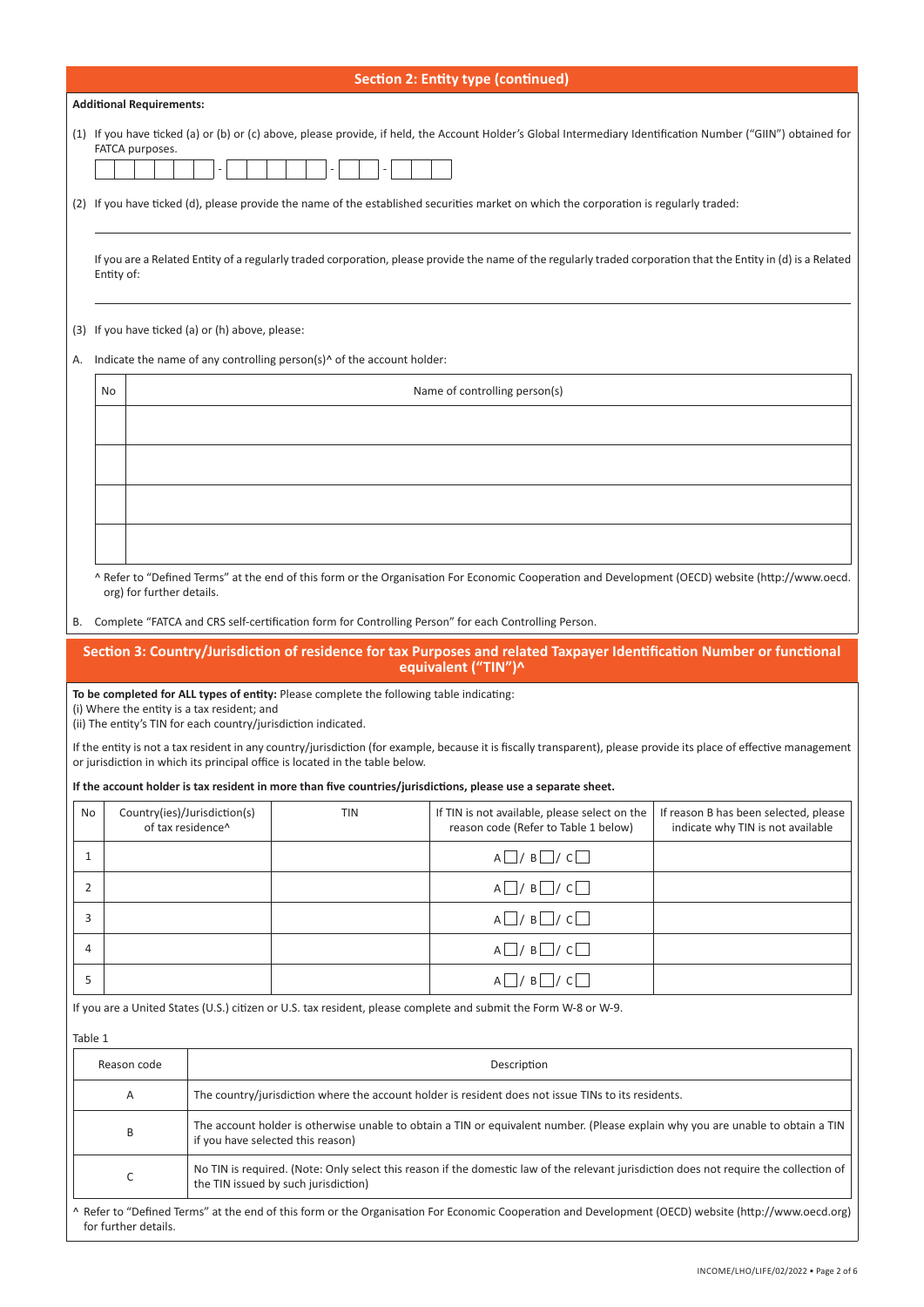| Section 4: Country of address outside country of tax residency (where relevant) |  |
|---------------------------------------------------------------------------------|--|
|                                                                                 |  |

Please help us to understand why your country of registered address differs from the country of tax residency indicated under Section 3.

Reason (Please also provide supporting document of the country(s) you are tax resident of)

## **Section 5: Declarations and authorisation**

Income recognises its obligations under the Personal Data Protection Act 2012 (PDPA) which include the collection, use and disclosure of personal data for the purpose for which an individual has given consent to. Income's privacy policy can be viewed at http://www.income.com.sg/privacy-policy).

I certify that I am authorised to sign on behalf of the Account Holder in respect of all the accounts to which this form relates. I agree and expressly consent that Income shall have the right to provide my personal data and information to any governmental authorities, regulatory bodies and/or any other person(s) to fulfill its obligations with the Singapore Income Tax Act (Chapter 134) and related regulations including Income Tax (International Tax Compliance Agreements) (United States of America) Regulations 2015 (FATCA) and Income Tax (International Tax Compliance Agreements) (Common Reporting Standard) Regulation 2016 (CRS). I understand that such disclosures may:

(a) involve cross border transfer of personal data and information outside the jurisdiction;

(b) be in respect to personal data and information provided in this form, or in any document provided, or to be provided to Income by me or from other sources; and

(c) relate to personal data of the Account Holder and any information about relevant policy or policies.

I understand that Income will not be able to sell or administer any insurance product or provide any services to me if I refuse to give this expressed consent. I declare that all statements made in this form are correct and complete. I undertake to inform Income within 30 days if there is a change in circumstances that affects the tax residency status of the Account Holder or causes the information in this form to be incorrect or incomplete (including any changes to the information on controlling persons where the Account Holder is a Passive NFE / FI- Financial Institution – An Investment Entity located in a Non-Participating Jurisdiction and managed by another Financial Institution). I shall provide Income with an updated self-certification form within 90 days of such change in

circumstances. I understand any false, misleading or fraudulent information regarding my resident status for tax purposes may result in certain penalties.

Name of signatory#:

Signature:

Contact number: Date (dd/mm/yyyy):

# Declaration below 18 years old requires a legal guardian to sign off.

Note: Please indicate the capacity in which you are signing the form (for example 'Authorised Officer'). If signing under a power of attorney please also attach a certified copy of the power of attorney.

Capacity: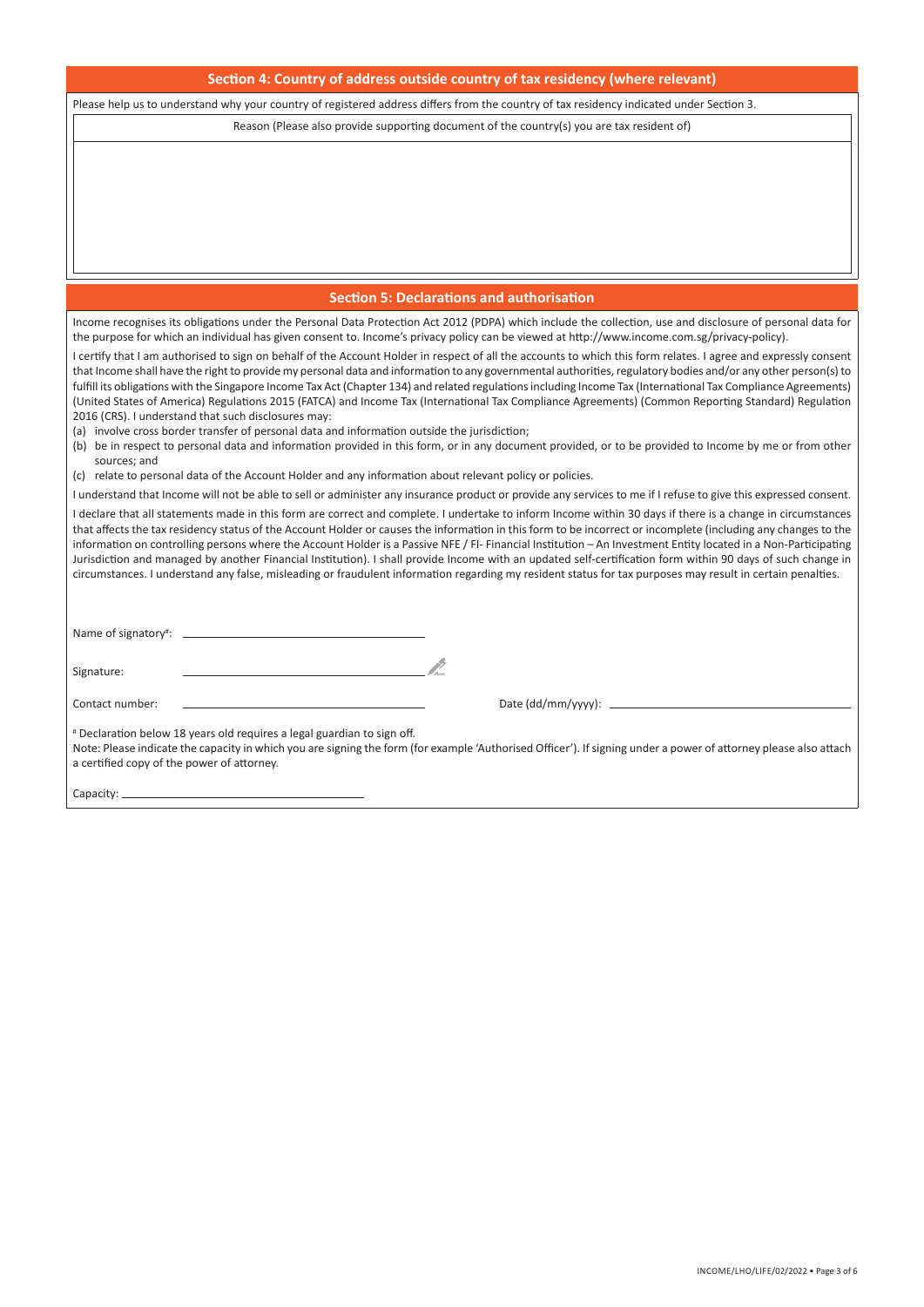## **Appendix – Defined Terms**

Note: These are selected summaries of defined terms provided to assist you with the completion of this form. Further details can be found within the OECD "Common Reporting Standard for Automatic Exchange of Financial Account Information" (the "CRS"), the associated "Commentary" to the CRS, and domestic guidance. This can be found at the OECD automatic exchange of information portal.

| Term                  | Description                                                                                                                                                                                                                                                                                                                                                                                                                                                                                                                                                                                                                                                                                                                                                                                                                                                                                                                                                      |
|-----------------------|------------------------------------------------------------------------------------------------------------------------------------------------------------------------------------------------------------------------------------------------------------------------------------------------------------------------------------------------------------------------------------------------------------------------------------------------------------------------------------------------------------------------------------------------------------------------------------------------------------------------------------------------------------------------------------------------------------------------------------------------------------------------------------------------------------------------------------------------------------------------------------------------------------------------------------------------------------------|
| <b>Account Holder</b> | <b>For Entity</b><br>The "Account Holder" is the person listed or identified as the holder of a Financial Account by the Financial Institution<br>that maintains the account. This is regardless of whether such person is a flow-through Entity. Thus, for example, if a<br>trust or an estate is listed as the holder or owner of a Financial Account, the trust or estate is the Account Holder, rather<br>than the trustee or the trust's owners or beneficiaries. Similarly, if a partnership is listed as the holder or owner of a<br>Financial Account, the partnership is the Account Holder, rather than the partners in the partnership. A person, other<br>than a Financial Institution, holding a Financial Account for the benefit or account of another person as agent, custodian,<br>nominee, signatory, investment advisor, or intermediary, is not treated as holding the account, and such other person is<br>treated as holding the account. |
|                       | For Individual<br>The term "Account Holder" means the person listed or identified as the holder of a Financial Account. A person, other than<br>a financial institution, holding a Financial Account for the benefit of another person as an agent, a custodian, a nominee,<br>a signatory, an investment advisor, an intermediary, or as a legal guardian, is not treated as the Account Holder. In these<br>circumstances, that other person is the Account Holder. For example, in the case of a parent/child relationship where the<br>parent is acting as a legal guardian, the child is regarded as the Account Holder. With respect to a jointly held account,<br>each joint holder is treated as an Account Holder.                                                                                                                                                                                                                                      |
| <b>Active NFE</b>     | An NFE is an Active NFE if it meets any of the criteria listed below. In summary, those criteria refer to:<br>active NFEs by reason of income and assets;<br>$\bullet$<br>publicly traded NFEs;<br>$\bullet$<br>• Governmental Entities, International Organisations, Central Banks, or their wholly owned Entities;<br>• holding NFEs that are members of a nonfinancial group;<br>start-up NFEs;<br>• NFEs that are liquidating or emerging from bankruptcy;<br>• treasury centres that are members of a nonfinancial group; or<br>• non-profit NFEs.                                                                                                                                                                                                                                                                                                                                                                                                          |
|                       | An Entity will be classified as Active NFE if it meets any of the following criteria:<br>a. less than 50% of the NFE's gross income for the preceding calendar year or other appropriate reporting period is passive<br>income and less than 50% of the assets held by the NFE during the preceding calendar year or other appropriate<br>reporting period are assets that produce or are held for the production of passive income;                                                                                                                                                                                                                                                                                                                                                                                                                                                                                                                             |
|                       | b. the stock of the NFE is regularly traded on an established securities market or the NFE is a Related Entity of an Entity<br>the stock of which is regularly traded on an established securities market;                                                                                                                                                                                                                                                                                                                                                                                                                                                                                                                                                                                                                                                                                                                                                       |
|                       | c. the NFE is a Governmental Entity, an International Organisation, a Central Bank, or an Entity wholly owned by one or<br>more of the foregoing;                                                                                                                                                                                                                                                                                                                                                                                                                                                                                                                                                                                                                                                                                                                                                                                                                |
|                       | d. substantially all of the activities of the NFE consist of holding (in whole or in part) the outstanding stock of, or providing<br>financing and services to, one or more subsidiaries that engage in trades or businesses other than the business of a<br>Financial Institution, except that an Entity does not qualify for this status if the Entity functions (or holds itself out)<br>as an investment fund, such as a private equity fund, venture capital fund, leveraged buyout fund, or any investment<br>vehicle whose purpose is to acquire or fund companies and then hold interests in those companies as capital assets<br>for investment purposes;                                                                                                                                                                                                                                                                                               |
|                       | e. the NFE is not yet operating a business and has no prior operating history, (a " start-up NFE") but is investing capital<br>into assets with the intent to operate a business other than that of a Financial Institution, provided that the NFE does<br>not qualify for this exception after the date that is 24 months after the date of the initial organisation of the NFE;                                                                                                                                                                                                                                                                                                                                                                                                                                                                                                                                                                                |
|                       | f. the NFE was not a Financial Institution in the past five years, and is in the process of liquidating its assets or is reorganising<br>with the intent to continue or recommence operations in a business other than that of a Financial Institution;                                                                                                                                                                                                                                                                                                                                                                                                                                                                                                                                                                                                                                                                                                          |
|                       | g. the NFE primarily engages in financing and hedging transactions with, or for, Related Entities that are not Financial<br>Institutions, and does not provide financing or hedging services to any Entity that is not a Related Entity, provided that<br>the group of any such Related Entities is primarily engaged in a business other than that of a Financial Institution; or                                                                                                                                                                                                                                                                                                                                                                                                                                                                                                                                                                               |
|                       | h. the NFE meets all of the following requirements (a "non-profit NFE") :                                                                                                                                                                                                                                                                                                                                                                                                                                                                                                                                                                                                                                                                                                                                                                                                                                                                                        |
|                       | i. it is established and operated in its jurisdiction of residence exclusively for religious, charitable, scientific, artistic,<br>cultural, athletic, or educational purposes; or it is established and operated in its jurisdiction of residence and it is a<br>professional organisation, business league, chamber of commerce, labour organisation, agricultural or horticultural<br>organisation, civic league or an organisation operated exclusively for the promotion of social welfare;<br>ii. it is exempt from income tax in its jurisdiction of residence;                                                                                                                                                                                                                                                                                                                                                                                           |
|                       | iii. it has no shareholders or members who have a proprietary or beneficial interest in its income or assets;                                                                                                                                                                                                                                                                                                                                                                                                                                                                                                                                                                                                                                                                                                                                                                                                                                                    |
|                       | iv. the applicable laws of the NFE's jurisdiction of residence or the NFE's formation documents do not permit any income<br>or assets of the NFE to be distributed to, or applied for the benefit of, a private person or non-charitable Entity<br>other than pursuant to the conduct of the NFE's charitable activities, or as payment of reasonable compensation<br>for services rendered, or as payment representing the fair market value of property which the NFE has purchased;<br>and                                                                                                                                                                                                                                                                                                                                                                                                                                                                    |
|                       | v. the applicable laws of the NFE's jurisdiction of residence or the NFE's formation documents require that, upon<br>the NFE's liquidation or dissolution, all of its assets be distributed to a Governmental Entity or other non-profit<br>organisation, or escheat to the government of the NFE's jurisdiction of residence or any political subdivision.                                                                                                                                                                                                                                                                                                                                                                                                                                                                                                                                                                                                      |
|                       | Note: Certain entities (such as U.S. Territory NFFEs) may qualify for Active NFFE status under FATCA but not Active NFE<br>status under the CRS.                                                                                                                                                                                                                                                                                                                                                                                                                                                                                                                                                                                                                                                                                                                                                                                                                 |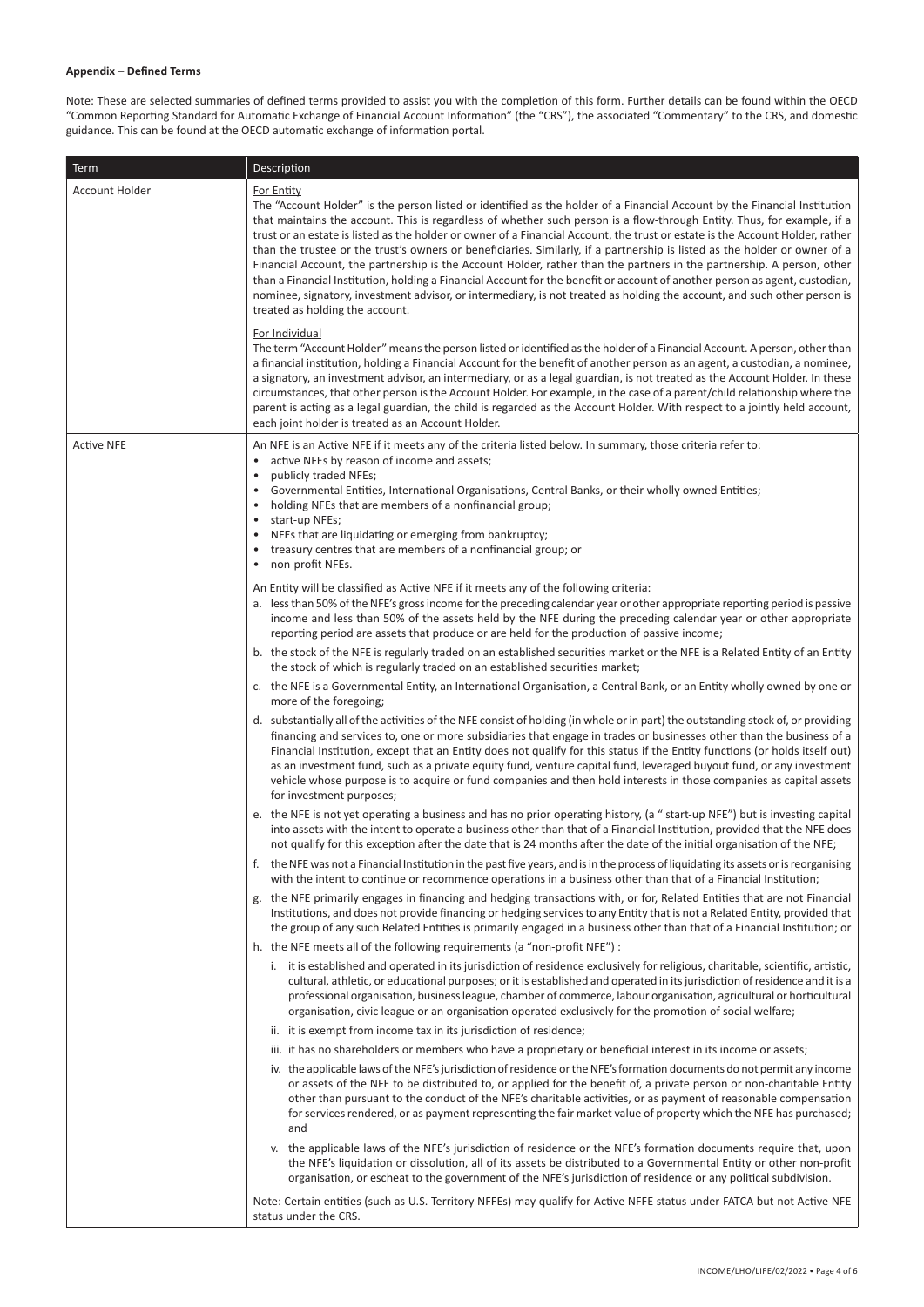| Control                                                                                                                    | "Control" over an Entity is generally exercised by the natural person(s) who ultimately has a controlling ownership inter-<br>est (typically on the basis of a certain percentage (e.g. 25%)) in the Entity. Where no natural person(s) exercises control<br>through ownership interests, the Controlling Person(s) of the Entity will be the natural person(s) who exercises control of<br>the Entity through other means. Where no natural person(s) is/are identified as exercising control of the Entity through<br>ownership interests, then under the CRS the Reportable Person is deemed to be the natural person who hold the posi-<br>tion of senior managing official.                                                              |
|----------------------------------------------------------------------------------------------------------------------------|-----------------------------------------------------------------------------------------------------------------------------------------------------------------------------------------------------------------------------------------------------------------------------------------------------------------------------------------------------------------------------------------------------------------------------------------------------------------------------------------------------------------------------------------------------------------------------------------------------------------------------------------------------------------------------------------------------------------------------------------------|
| Controlling Person(s)                                                                                                      | "Controlling Persons" are the natural person(s) who exercise control over an Entity.                                                                                                                                                                                                                                                                                                                                                                                                                                                                                                                                                                                                                                                          |
|                                                                                                                            | Where that Entity is treated as a Passive Non-Financial Entity ("Passive NFE") then a Financial Institution is required to<br>determine whether or not these Controlling Persons are Reportable Persons. This definition corresponds to the term<br>"beneficial owner" described in Recommendation 10 and the Interpretative Note on Recommendation 10 of the Financial<br>Action Task Force Recommendations (as adopted in February 2012).                                                                                                                                                                                                                                                                                                   |
|                                                                                                                            | In the case of a trust, the Controlling Person(s) are the settlor(s), the trustee(s), the protector(s) (if any), the beneficiary(ies)<br>or class(es) of beneficiaries, or any other natural person(s) exercising ultimate effective control over the trust (including<br>through a chain of control or ownership). Under the CRS the settlor(s), the trustee(s), the protector(s) (if any), and the<br>beneficiary(ies) or class(es) of beneficiaries, are always treated as Controlling Persons of a trust, regardless of whether<br>or not any of them exercises control over the activities of the trust.                                                                                                                                 |
|                                                                                                                            | Where the settlor(s) of a trust is an Entity then the CRS requires Financial Institutions to also identify the Controlling<br>Persons of the settlor(s) and when required report them as Controlling Persons of the trust.                                                                                                                                                                                                                                                                                                                                                                                                                                                                                                                    |
|                                                                                                                            | In the case of a legal arrangement other than a trust, "Controlling Person(s) means persons in equivalent or similar positions.                                                                                                                                                                                                                                                                                                                                                                                                                                                                                                                                                                                                               |
| Custodial Institution                                                                                                      | The term "Custodial Institution" means any Entity that holds, as a substantial portion of its business, Financial Assets for<br>the account of others. This is where the Entity's gross income attributable to the holding of Financial Assets and related<br>financial services equals or exceeds 20% of the Entity's gross income during the shorter of: (i) the three-year period that<br>ends on 31 December (or the final day of a non-calendar year accounting period) prior to the year in which the determi-<br>nation is being made; or (ii) the period during which the Entity has been in existence.                                                                                                                               |
| Depository Institution                                                                                                     | The term "Depository Institution" means any Entity that accepts deposits in the ordinary course of a banking or similar<br>business.                                                                                                                                                                                                                                                                                                                                                                                                                                                                                                                                                                                                          |
| <b>FATCA</b>                                                                                                               | FATCA stands for the U.S. provisions commonly known as the Foreign Account Tax Compliance Act, which were enacted<br>into U.S. law as part of the Hiring Incentives to Restore Employment (HIRE) Act on March 18, 2010. FATCA creates a new<br>information reporting and withholding regime for payments made to certain non-U.S. financial institutions and other<br>non-U.S. entities.                                                                                                                                                                                                                                                                                                                                                      |
| Entity                                                                                                                     | The term "Entity" means a legal person or a legal arrangement, such as a corporation, organisation, partnership, trust or<br>foundation. This term covers any person other than an individual (i.e. a natural person).                                                                                                                                                                                                                                                                                                                                                                                                                                                                                                                        |
| <b>Financial Account</b>                                                                                                   | A Financial Account is an account maintained by a Financial Institution and includes: Depository Accounts; Custodial<br>Accounts; Equity and debt interest in certain Investment Entities; Cash Value Insurance Contracts; and Annuity Contracts.                                                                                                                                                                                                                                                                                                                                                                                                                                                                                             |
| <b>Financial Institution</b>                                                                                               | The term "Financial Institution" means a "Custodial Institution", a "Depository Institution", an "Investment Entity", or a<br>"Specified Insurance Company". Please see the relevant domestic guidance and the CRS for further classification definitions<br>that apply to Financial Institutions.                                                                                                                                                                                                                                                                                                                                                                                                                                            |
| <b>Investment Entity</b>                                                                                                   | The term "Investment Entity" includes two types of Entities:<br>i. An Entity that primarily conducts as a business one or more of the following activities or operations for or on behalf<br>of a customer:<br>• Trading in money market instruments (cheques, bills, certificates of deposit, derivatives, etc.); foreign exchange;<br>exchange, interest rate and index instruments;<br>transferable securities; or commodity futures trading;<br>٠<br>Individual and collective portfolio management; or<br>$\bullet$<br>Otherwise investing, administering, or managing Financial Assets or money on behalf of other persons.<br>٠<br>Such activities or operations do not include rendering non-binding investment advice to a customer. |
|                                                                                                                            | ii. The second type of "Investment Entity" ("Investment Entity managed by another Financial Institution") is any Entity<br>the gross income of which is primarily attributable to investing, reinvesting, or trading in Financial Assets where the<br>Entity is managed by another Entity that is a Depository Institution, a Custodial Institution, a Specified Insurance<br>Company, or the first type of Investment Entity.                                                                                                                                                                                                                                                                                                                |
| Investment Entity located in a<br>Non-Participating Jurisdiction<br>and managed by another<br><b>Financial Institution</b> | The term "Investment Entity located in a Non-Participating Jurisdiction and managed by another Financial Institution"<br>means any Entity the gross income of which is primarily attributable to investing, reinvesting, or trading in Financial<br>Assets if the Entity is (i) managed by a Financial Institution and (ii) not a Participating Jurisdiction Financial Institution.                                                                                                                                                                                                                                                                                                                                                           |
| Investment Entity managed by<br>another Financial Institution                                                              | An Entity is "managed by" another Entity if the managing Entity performs, either directly or through another service<br>provider on behalf of the managed Entity, any of the activities or operations described in clause (i) above in the definition<br>of 'Investment Entity'.                                                                                                                                                                                                                                                                                                                                                                                                                                                              |
|                                                                                                                            | An Entity only manages another Entity if it has discretionary authority to manage the other Entity's assets (either in whole<br>or part). Where an Entity is managed by a mix of Financial Institutions, NFEs or individuals, the Entity is considered to<br>be managed by another Entity that is a Depository Institution, a Custodial Institution, a Specified Insurance Company, or<br>the first type of Investment Entity, if any of the managing Entities is such another Entity.                                                                                                                                                                                                                                                        |
| <b>NFE</b>                                                                                                                 | An "NFE" is any Entity that is not a Financial Institution.                                                                                                                                                                                                                                                                                                                                                                                                                                                                                                                                                                                                                                                                                   |